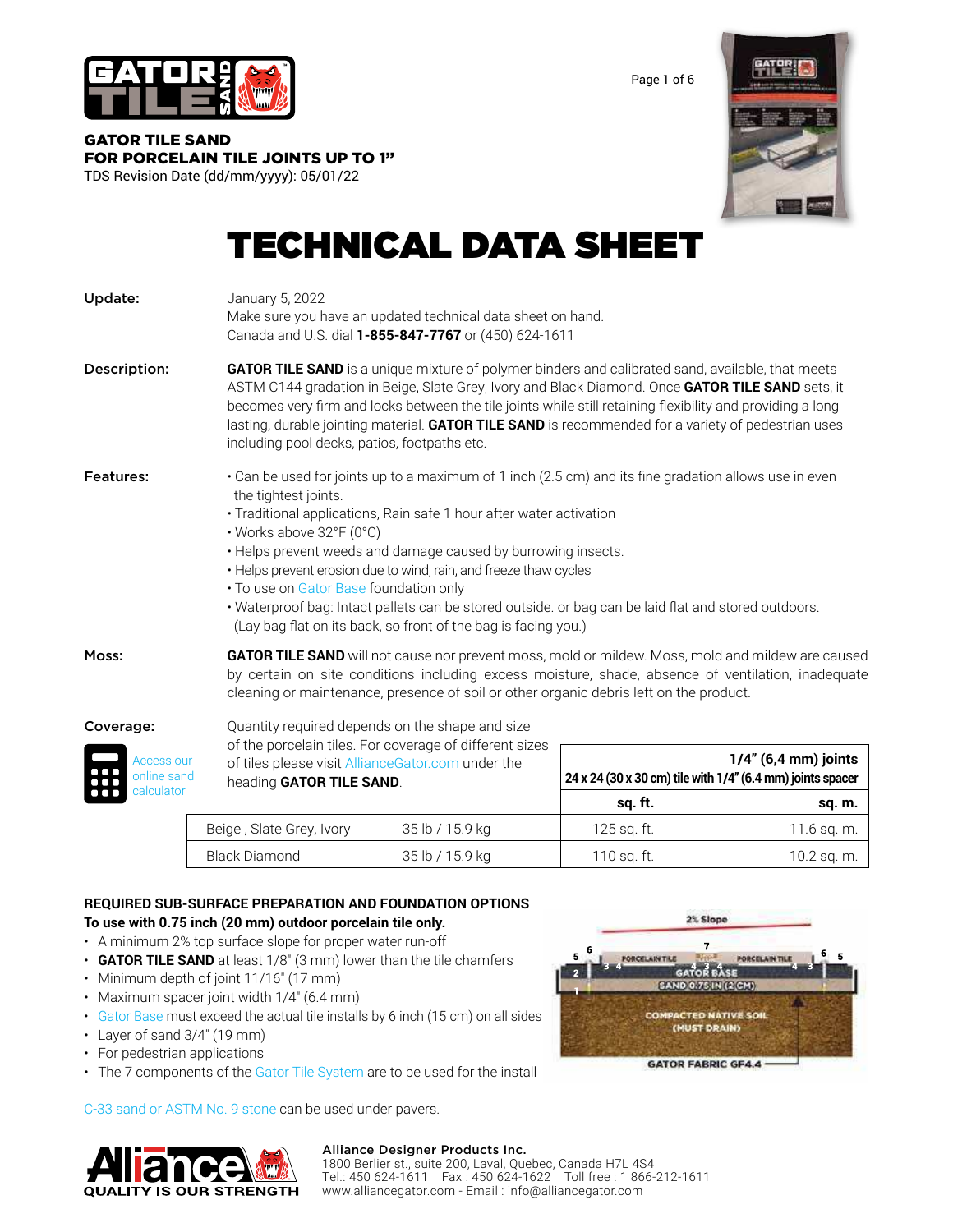

GATOR TILE SAND [FOR PORCELAIN TILE JOINTS UP TO 1"](https://alliancegator.com/gator-jointing-material/gator-tile-sand/)

TDS Revision Date (dd/mm/yyyy): 05/01/22



- 1. Cover extended slope excavated compacted soil with a [Gator Fabric](https://alliancegator.com/gator-grids-fabrics/gator-fabric-gf4-4/) [GF4.4](https://alliancegator.com/gator-grids-fabrics/gator-fabric-gf4-4/) and add a 3/4″ (19 mm) sand or ASTM No. 9 stone layer
- 2. Insta[ll Gator Base o](https://alliancegator.com/gator-base/)n the extended sand layer
- 3. Install [Gator Spacer disks o](https://alliancegator.com/gator-tile-system/)n all corners of the tiles
- 4. Apply [Alliance polyurethane XP glue](https://alliancegator.com/gator-binding-agents/gator-block-bond-xp/) on each quadrant and lay the tiles
- 5. When completed install the Gator Tile Edge firmly against the tiles
- 6. Fasten [Gator Base Screws](https://alliancegator.com/gator-edges-and-fasteners/gator-base-screws/) at every second hole.
- 7. Install the **GATOR TILE SAND**



#### **B- COMPACTED CRUSHED STONE AND NATIVE SOIL FOUNDATION**

- 1. Cover extended slope excavated compacted soil with a [Gator Fabric](https://alliancegator.com/gator-grids-fabrics/gator-fabric-gf4-4/)  [GF4.4 a](https://alliancegator.com/gator-grids-fabrics/gator-fabric-gf4-4/)nd add in compacted crushed stone to the desire level and the 3/4″ (19 mm) sand or ASTM No. 9 stone layer
- 2. Insta[ll Gator Base](https://alliancegator.com/gator-base/) on the extended sand layer
- 3. Install [Gator Spacer disks](https://alliancegator.com/gator-tile-system/) on all corners of the tiles
- 4. Apply [Alliance polyurethane XP](https://alliancegator.com/gator-binding-agents/gator-block-bond-xp/) glue on each quadrant and lay the tiles
- 5. When completed install the [Gator Tile Edge](https://alliancegator.com/gator-edges-and-fasteners/gator-tile-edge/) firmly against the tiles
- 6. Faste[n Gator Base Screws](https://alliancegator.com/gator-edges-and-fasteners/gator-base-screws/) at every second hole
- 7. Install the **GATOR TILE SAND**



## **No warranty if Gator Tile System is not used with the 7 components listed below**

## GATOR TILE SYSTEM 7 COMPONENTS **EATUR** FAHRE EATER EASE Severi (S vdele. 1 2 3 4 5 6 7

**Gator Tile Sand** is meant to be used on projects where water can freely drain through the [Gator Base](https://alliancegator.com/gator-base/) and into the native soils or any other appropriate aggregate material that lies urderneath the [Gator Base.](https://alliancegator.com/gator-base/) All areas where the water is unable to evacuate, excessive moisture and humidity will buildup and negatively impact the performance of the sand. It would be recommended to leave the joints empty under these circumstances to alleviate any moisture issues.



#### Alliance Designer Products Inc.

1800 Berlier st., suite 200, Laval, Quebec, Canada H7L 4S4 Tel.: 450 624-1611 Fax : 450 624-1622 Toll free : 1 866-212-1611 [www.alliancegator.com - E](http://www.alliancegator.com)mail : [info@alliancegator.com](mailto:info@alliancegator.com)

Page 2 of 6

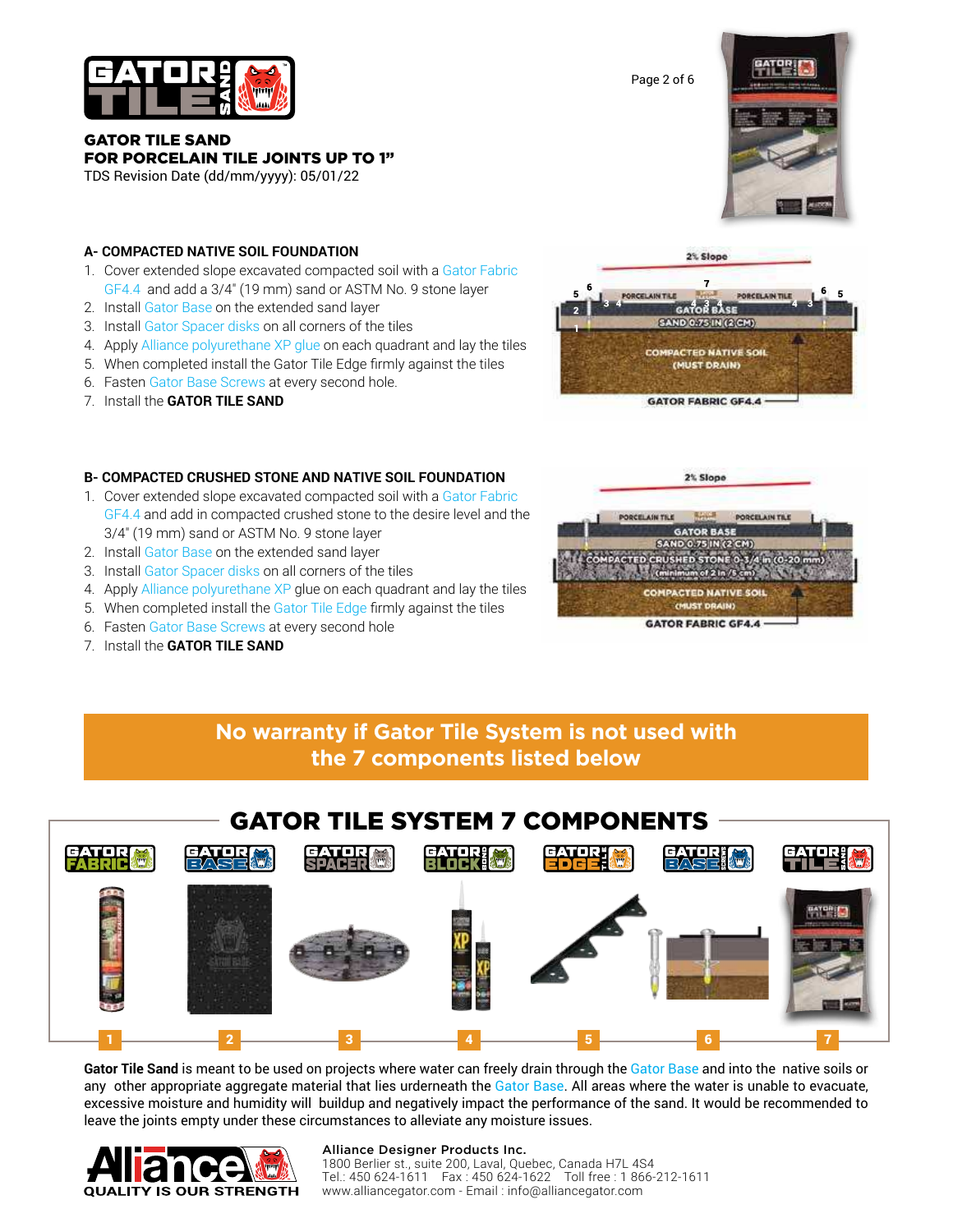

Page 3 of 6

#### GATOR TILE SAND [FOR PORCELAIN TILE JOINTS UP TO 1"](https://alliancegator.com/gator-jointing-material/gator-tile-sand/)

TDS Revision Date (dd/mm/yyyy): 05/01/22

GATOR TILE SYSTEM INSTALLATION STEPS

### **STEP 1 • EXCAVATION OF THE NEW GATOR TILE AREA**

**(A)** Always refer to the latest **Gator Tile Sand** [Technical Data Sheet \(TDS\)](https://alliancegator.com/tds/) at **[AllianceGator.com](https://alliancegator.com/)** before installing **Gator Tile Sand**. **(B)** Excavate the new Gator Tile area. The depth required is calculated by adding Porcelain Tile height, [Gator Base, c](https://alliancegator.com/gator-base/)ompacted sand, plus any soft organic material that has to be removed. Excavate the perimeter an extra 6" (15 cm) wider on all sides than the finished tile area requires.

### **STEP 2 • LEVELLING AND COMPACTING OF THE BASE**

- **(A)** Ensure a slope of at least 2% away from any structure, such as a house.
- **(B)**  The native soil needs to be compacted using a plate compactor or hand tamper.

#### **STEP 3 • ADDITION OF GATOR-FABRIC GEOTEXTILE , LEVELLING AND COMPACTED SAND**

**(A)** • Lay down [Gator Fabric GF 4.4,](https://alliancegator.com/gator-grids-fabrics/gator-fabric-gf4-4/) a non-woven geotextile (minimum 100 LBF) and cover the entire excavated and compacted area. **(B)** • Spread an even layer of sand, no more than 3/4" thick (19 mm) • Levelling and compacting the sand will be the last step prior to installing th[e Gator Base.](https://alliancegator.com/gator-base/) **(C)** • Water the sand prior to using a hand compactor and/or plate compactor, compacting the layer of sand until you obtain a final height of 1/2" (13 mm) of compacted sand. This compacted surface should reflect the final tiled surface.

#### **STEP 4 • INSTALLATION OF THE GATOR BASE**

Make sure to install the [Gator Base](https://alliancegator.com/gator-base/) on the extended excavation area (total excavation should be 6" (15 cm) wider on each side than the final tiled area). • Start laying and staggering the [Gator Base u](https://alliancegator.com/gator-base/)nits ensuring Gator Base interlocks with the tongue & groove system.

#### **STEP 5 • INSTALLATION OF PORCELAIN TILE AND GATOR SPACER**

[Gator Spacers s](https://alliancegator.com/gator-tile-system/)hould receive a generous amount of [Alliance polyurethane XP adhesive](https://alliancegator.com/gator-binding-agents/gator-block-bond-xp/) on each quadrant. Install the Porcelain Tile on the Gator Spacer, apply pressure or tap the tiles with a rubber mallet at all corners. This will ensure that the tiles are adhering to the Gator Spacer. The Gator Spacer will be left in the tile installation permanently, ensuring proper alignment and stability of your project for years to come. N.B. Gator Spacers are offered in 1/4", 3/16" and 1/8" (6.4 mm, 4.8 mm and 3.2 mm) joint sizes.

#### **STEP 6 • INSTALLATION OF GATOR TILE EDGE AND GATOR BASE SCREWS**

Install [Gator Tile Edge o](https://alliancegator.com/gator-edges-and-fasteners/gator-tile-edge/)n the Gator Base using [Gator Base Screws,](https://alliancegator.com/gator-edges-and-fasteners/gator-base-screws/) make sure that [Gator Tile Edge r](https://alliancegator.com/gator-edges-and-fasteners/gator-tile-edge/)ests firmly against the tiles. Use Gator Base Screws at every second hole and junction of the Gator Tile edge.

### GATOR TILE SAND INSTALLATION STEPS

#### **STEP 7 • SWEEPING, COMPACTING AND BLOWING OF THE GATOR TILE SAND**

**(A)** • When emptying the bag of **GATOR TILE SAND**, spread it onto the dry, tiled surface. Please note: When using **GATOR TILE SAND**, the porcelain tiles must be installed on a [Gator Base](https://alliancegator.com/gator-base/) foundation using the [Gator Tile System o](https://alliancegator.com/gator-tile-system/)nly.• When sweeping the **GATOR TILE SAND**, spread it over a small area before moving onto the next, while making sure to fill in the joints. **(B)** • It is now time to compact the sand into the joints using a rubber mallet. **Do not use a plate compactor**. Repeat filling and compacting of the tile joints. Finally, sweep the surface with a fine bristle broom and remove all excess sand. • Ensure the **GATOR TILE SAND** is 1/8" (3 mm) lower than the tile chamfers or erosion may occur. The filled and cured polymeric sand joints should never be in direct contact with foot traffic. **(C)** • Finally, use a blower to blow off all sand residue laying on the tile surface.

#### **WATER ACTIVATION (IMPORTANT NOTES)**

A Work in manageable sections, ideally about 100 sq. ft. (10 sq. m.) at a time, depending on temperature.

- B Do not allow **GATOR TILE SAND** to wash out of joint.
- C Never allow tiled surface to dry out during the water activation phase.
- D Watering must be started at the lowest point of the tiled surface.
- E Use a watering gun connected to a hose. Setting should be set to shower.



#### Alliance Designer Products Inc.

1800 Berlier st., suite 200, Laval, Quebec, Canada H7L 4S4 Tel.: 450 624-1611 Fax : 450 624-1622 Toll free : 1 866-212-1611 [www.alliancegator.com - E](http://www.alliancegator.com)mail : [info@alliancegator.com](mailto:info@alliancegator.com)

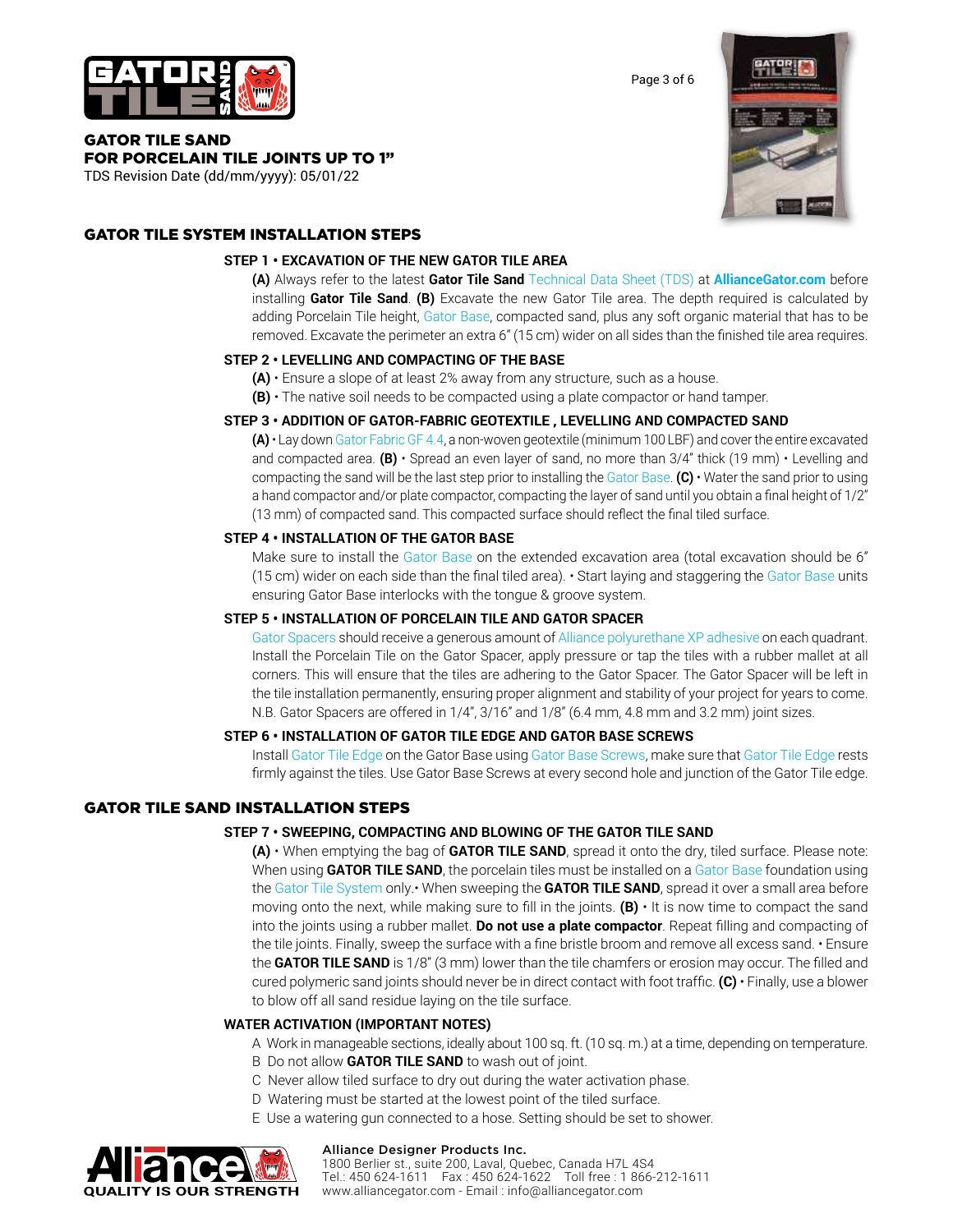

GATOR TILE SAND [FOR PORCELAIN TILE JOINTS UP TO 1"](https://alliancegator.com/gator-jointing-material/gator-tile-sand/)

TDS Revision Date (dd/mm/yyyy): 05/01/22



Page 4 of 6

#### **STEP 8 • GATOR TILE SAND WATER ACTIVATION STEPS**

**(A)** • Shower water on a specific area of 100 sq.ft. (10 sq. m.), wait no longer than 2 to 3 minutes. **(B)** • Shower and rinse simultaneously on a section of approximately 100 sq. ft. (10 sq. m.) so as to eliminate any **GATOR TILE SAND** residue left on the tiles. Any GATOR TILE SAND residue should go directly into the tiled joints. Wait no longer than 2 to 3 minutes. **(C)** • Shower and rinse simultaneously, so as to eliminate any **GATOR TILE SAND** residue. Any residue should go directly into the tiled joints. However, stop showering when you see water retention on the tiled joints. Wait no longer than 2 to 3 minutes. Note: Repeat the directions of STEPS 8a, 8b and 8c for all other areas that have not been showered with water.**(D)** • Use a leaf blower to remove any excess water remaining on the tiles or crevices. This blowing action is necessary to help remove any remaining **GATOR TILE SAND** residue left on tiled surfaces from the previous steps.

#### **IMPORTANT**

The water used in steps 8a, 8b and 8c will activate a bonding action as well as condensing **GATOR TILE SAND** in the joints. It is important to water the **GATOR TILE SAND** a total of 3 times, as per steps 8a, 8b and 8c. Too little water will not properly activate the **GATOR TILE SAND** and will reduce the final performance.

GATOR TILE SYSTEM GATOR TILE SAND INSTALLATION STEPS**HAND TAMPER** *<u>ALIMENTING</u>* **1 2A 3A 7A PLATE COMPACTOR 2B 7B 7C 8ABC GATOR TILE GATOR TILE BOND SCREWS GATOR TILE 8D FINAL 3B 4 5 6 EDGE GATOR BASE GATOR SPACER**

### THIS CROSS-SECTION REPRESENTS THE HEIGHT OF GATOR TILE SAND FOUND IN THE JOINTS



**Maximum joint width 1"**

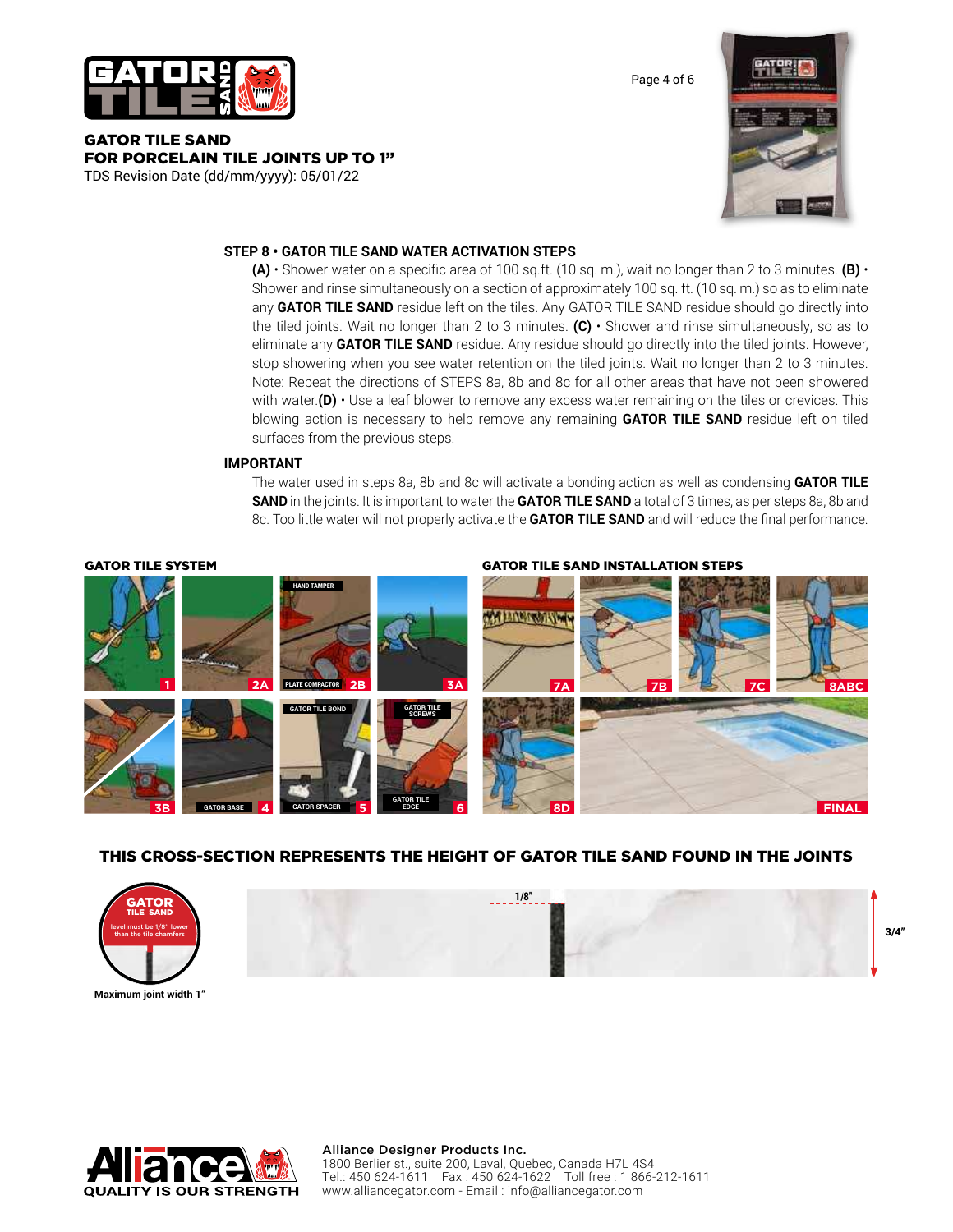

Page 5 of 6

### GATOR TILE SAND [FOR PORCELAIN TILE JOINTS UP TO 1"](https://alliancegator.com/gator-jointing-material/gator-tile-sand/)

TDS Revision Date (dd/mm/yyyy): 05/01/22



| <b>Typical Properties</b>        |         |                   |              |                  |  |  |  |
|----------------------------------|---------|-------------------|--------------|------------------|--|--|--|
| <b>Test</b>                      | Cure    | <b>Method</b>     | <b>Value</b> | <b>Unit</b>      |  |  |  |
| Water Penetration                | 24 hrs  | ASTM C-642        | < 0:51       | min:sec          |  |  |  |
| Flexural strength                | 7 days  | BS EN 13892-2     | 242.25       | psi              |  |  |  |
| Drying shrinkage                 | 25 days | ASTM C-596        | $-0.741$     | %                |  |  |  |
| Water immersion                  | 7 days  | SOP-MP-035        | pass         |                  |  |  |  |
| Resistance to efflorescence      | 7 days  | SOP-MP-036        | fail         |                  |  |  |  |
| Penetration strength             | 24 hrs  | SOP MP-032        | 149.6        | <b>PSI</b>       |  |  |  |
| Spring drive                     | 24 hrs  | <b>SOP MP 032</b> | 12.75        | 0-200 scale      |  |  |  |
| Abrasion resistance              | 24 hrs  | <b>SOP MP-030</b> | pass         |                  |  |  |  |
| <b>Erosion resistance</b>        | 24 hrs  | <b>SOP MP-029</b> | < 4.25       | % lost           |  |  |  |
| Dirt Pick up during installation | N/A     | <b>SOP MP-031</b> | 0.604        | $\Delta$ E value |  |  |  |

| Packaging: | <b>Products</b>                        | <b>Size</b>     | <b>Units per Pallet</b> |
|------------|----------------------------------------|-----------------|-------------------------|
|            | <b>GATOR TILE SAND - Beige</b>         | 15.9 kg (35 lb) | 40                      |
|            | <b>GATOR TILE SAND - Slate Grey</b>    | 15.9 kg (35 lb) | 40                      |
|            | <b>GATOR TILE SAND - Ivory</b>         | 15.9 kg (35 lb) | 40                      |
|            | <b>GATOR TILE SAND</b> - Black Diamond | 15.9 kg (35 lb) | 40                      |
|            |                                        |                 |                         |





[SEE THE INSTALLATION VIDEO](https://www.youtube.com/embed/9MhTWLrNUJQ)

### **15-YEAR LIMITED WARRANTY ON GATOR TILE POLYMERIC SAND FOR RESIDENTIAL PURPOSES ONLY**

This warranty is given by the manufacturer of this product (hereafter "Manufacturer"). The Manufacturer cannot guarantee results, as it has no control over surface and sub-surface preparation and product application. Moreover, there is no warranty if the porcelain tiles are installed directly on bedding sand or concrete foundation. However, for a period of 15 years from purchase, the Manufacturer agrees, if the product is proven to be defective, and on the condition that it was installed pursuant to the method of application of surface and sub-surface preparation described above, to refund the purchase price of the Gator Tile polymeric sand. Proof of purchase is required for any claim.

**Please Note:** This Tile Sand warranty is only valid if used as part of the entire Gator Tile System. (When used together with all seven components, see installations instructions.)

**Please Note:** This limited warranty applies only when the product is used for residential purposes exclusively (home owners or contractors using the product for single or multi-unit dwellings that are exclusively for residential pedestrian use).

### **1 YEAR LIMITED WARRANTY ON GATOR TILE POLYMERIC SAND FOR OTHER USES**

Please note that when the product is used for other pedestrian purposes (mixed-use, commercial, institutional or other), the above terms apply except that the applicable period is reduced to 1 year from purchase.



#### Alliance Designer Products Inc.

1800 Berlier st., suite 200, Laval, Quebec, Canada H7L 4S4 Tel.: 450 624-1611 Fax : 450 624-1622 Toll free : 1 866-212-1611 [www.alliancegator.com - E](http://www.alliancegator.com)mail : [info@alliancegator.com](mailto:info@alliancegator.com)